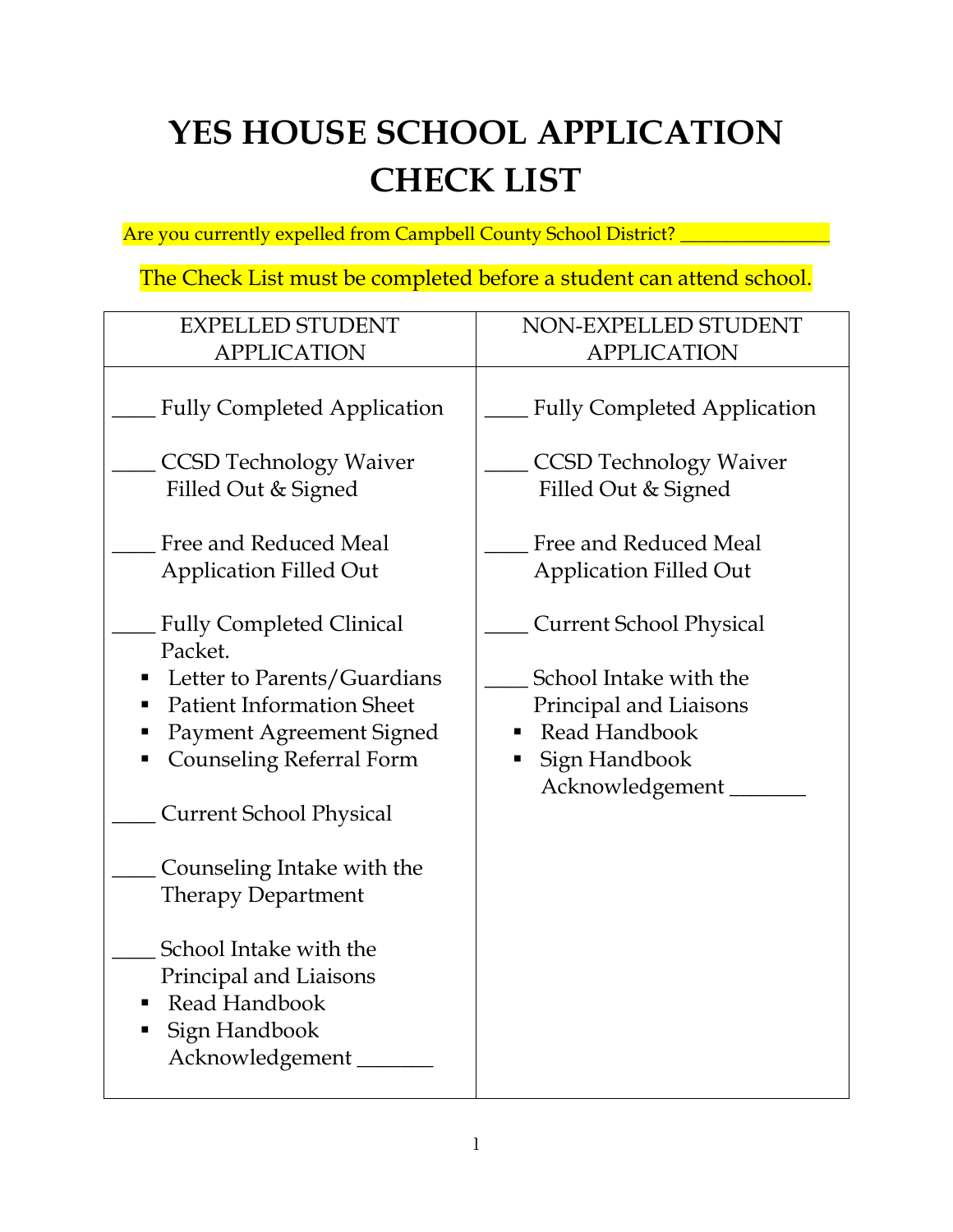#### **PARENT INFORMATION SHEET**

#### **Here is what we need from you:**

- Open communication with us regarding the needs of your family (you, your child and other family members).
- Help and coordination in making any necessary appointments while your child is here.
- Your signature on all consent forms.
- Your cooperation in completing the entire intake process.
- Any pertinent medical and prescription information.
- Your help in setting the specific limitations for your child.
- Your commitment in working with us to follow through with suggestions and recommendations made during, as well as after, the stay.
- Your cooperation in providing the necessary clothing and miscellaneous items that your child will need.
- Your cooperation with staff in following our various agency policies.

#### **Things you probably want to know from us:**

The following types of clothing and accessories are considered inappropriate: crop tops, belly shirts, low cut blouses, tees shirts printed with profanity, vulgar graphics or reference to drugs and alcohol. Also not permitted are potentially dangerous accessories and jewelry. Staff discretion shall be used in all above matters.

- Your child has the right to follow any spirituality activities during his/her stay. Parents will be responsible for any necessary transportation.
- We will provide a very safe, supervised, and structured environment.
- Phone calls from parents, therapists, lawyers, etc., are allowed whenever reasonable and appropriate. We ask that you call back if the time is inconvenient, if we are really busy or if we are eating.
- Phone calls from friends are prohibited. Please make personal calls at home.
- We believe that everyone should be treated with dignity and respect.
- We believe that everyone should be held accountable for his/her own individual choices and actions.
- We believe in and implement the use of time-outs, choices, and natural and logical consequences.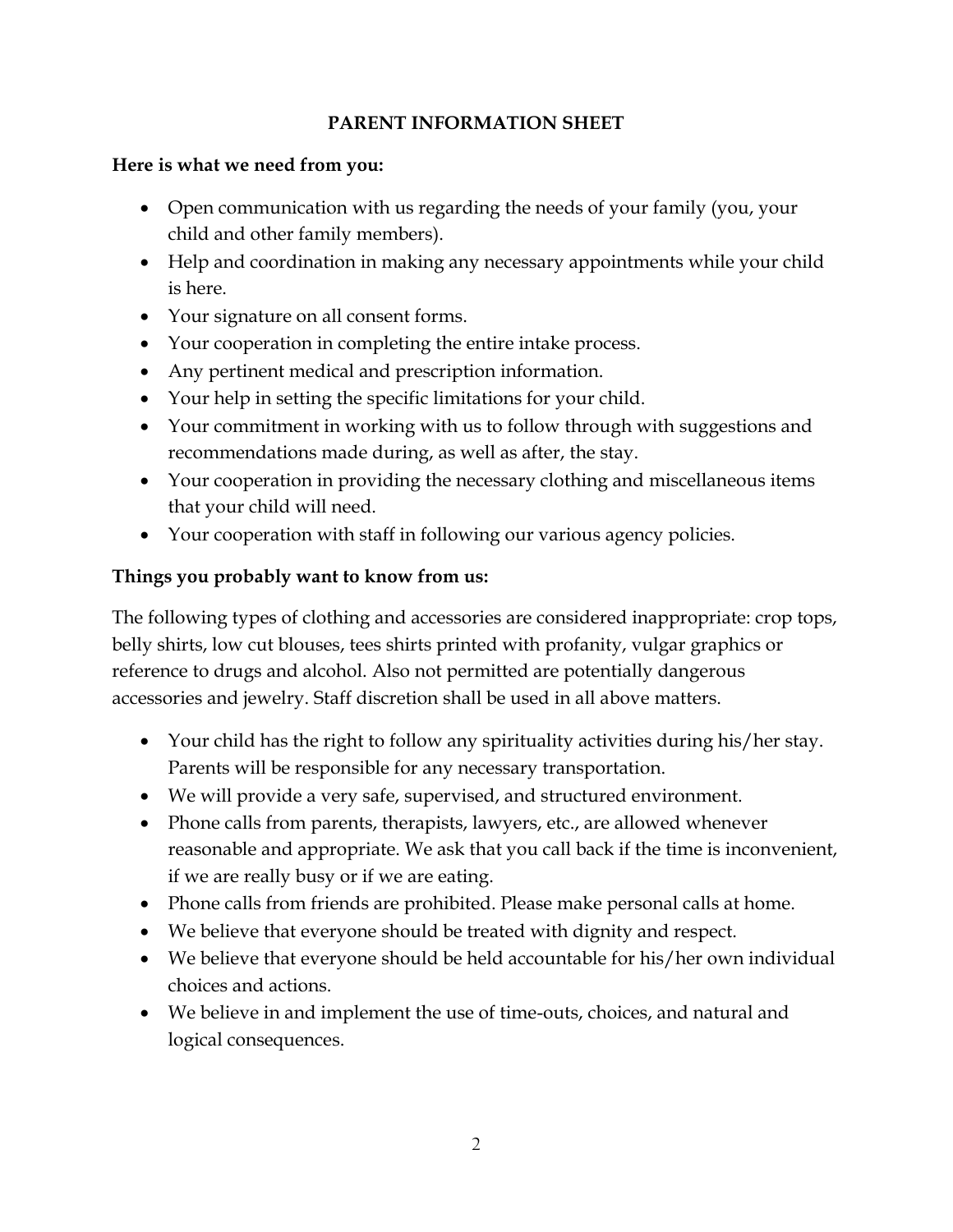| Date received | Date contacted: | Date of intake: |
|---------------|-----------------|-----------------|
|               |                 |                 |

### YES HOUSE SCHOOL APPLICATION

All questions MUST be answered thoroughly and accurately.

Incomplete or inaccurate applications will be discarded.

| STUDENT: _________                                                                                                |                              |          |                |         |
|-------------------------------------------------------------------------------------------------------------------|------------------------------|----------|----------------|---------|
| (Last)                                                                                                            | (First)                      | (Middle) |                | (Other) |
|                                                                                                                   |                              |          |                |         |
|                                                                                                                   |                              |          |                |         |
| (STREET)                                                                                                          | $\left( \text{CITY} \right)$ |          | (STATE)        | (ZIP)   |
|                                                                                                                   |                              |          |                |         |
| (STREET)                                                                                                          | $\Gamma(TTY)$                |          | (STATE)        | (ZIP)   |
|                                                                                                                   |                              |          |                |         |
|                                                                                                                   |                              |          |                |         |
| RACE: ___HISPANIC/LATINO ___ AFRICAN AMERICAN ___ WHITE                                                           |                              |          |                |         |
| ____AMERICAN INDIAN ____BI-RACIAL                                                                                 |                              |          |                |         |
| Height Weight Hair color Eye color Place of Birth New York Channel Media Hair Color River Dividend Place of Birth |                              |          |                |         |
| Spirituality _______________________                                                                              |                              |          |                |         |
|                                                                                                                   |                              |          |                |         |
|                                                                                                                   |                              |          |                |         |
|                                                                                                                   | (STREET)                     |          | (CITY) (STATE) | (ZIP)   |
|                                                                                                                   |                              |          |                |         |
| FATHER'S NAME: University of the state of the state of the state of the state of the state of the state of the    |                              |          |                |         |
| FATHER'S ADDRESS: __________                                                                                      |                              |          |                |         |
|                                                                                                                   | (STREET)                     |          | (CITY) (STATE) | (ZIP)   |
|                                                                                                                   |                              |          |                |         |
| *Is household employment related to the Methane Industry YES/NO                                                   |                              |          |                |         |
| Do you reside with your parents? _______ Yes ______ No If "no", explain: ___________________________              |                              |          |                |         |

\_\_\_\_\_\_\_\_\_\_\_\_\_\_\_\_\_\_\_\_\_\_\_\_\_\_\_\_\_\_\_\_\_\_\_\_\_\_\_\_\_\_\_\_\_\_\_\_\_\_\_\_\_\_\_\_\_\_\_\_\_\_\_\_\_\_\_\_\_\_\_\_\_\_\_\_\_\_\_\_\_\_\_\_\_\_\_\_\_\_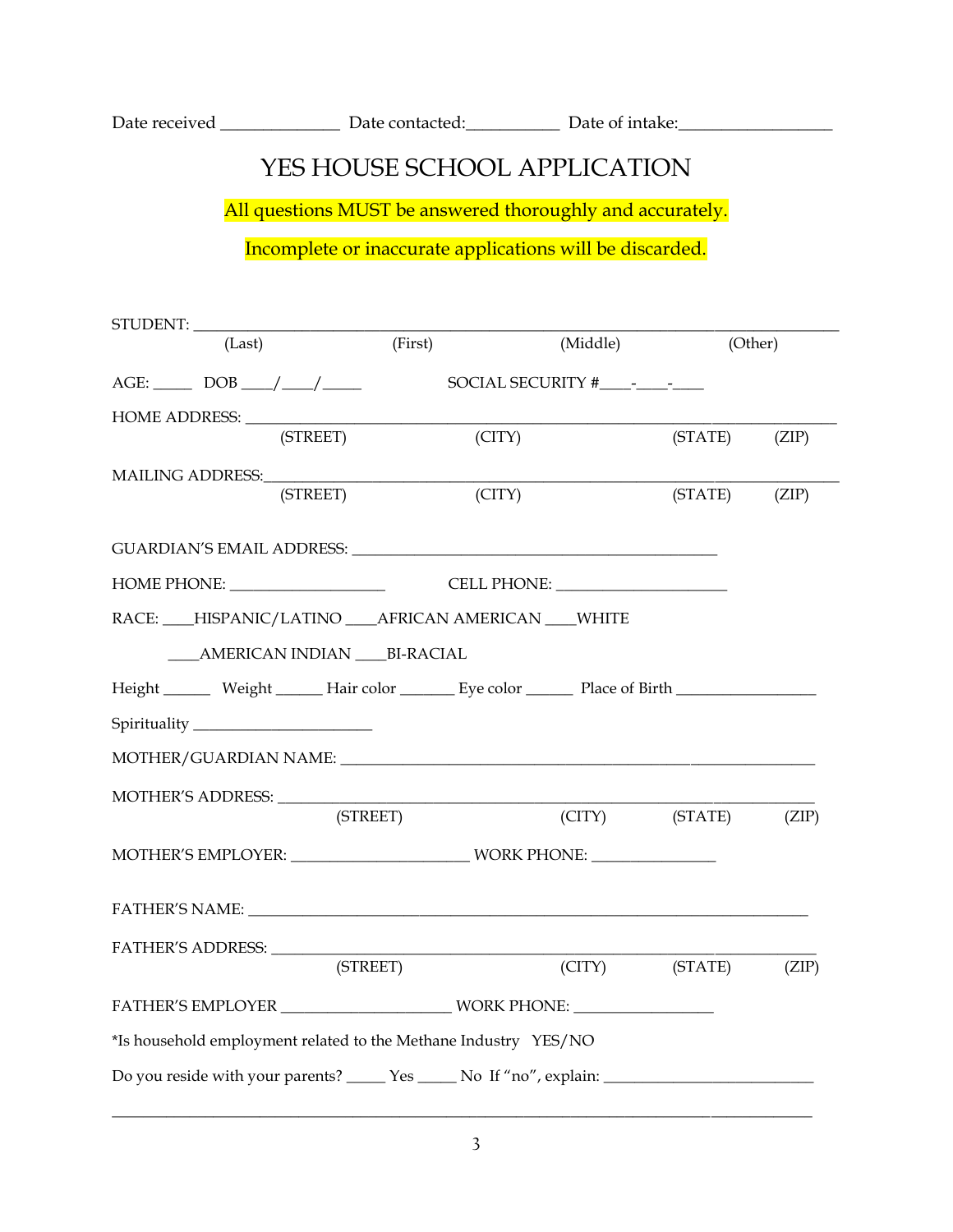If parents are divorced or separated, who has custody of the student? \_\_\_\_\_\_\_\_\_\_\_\_\_\_\_\_\_\_\_\_\_\_\_\_\_\_\_\_\_

(A legal document stating custody must be provided to the school.)

If applicable, name and complete address for additional report card mailing: \_\_\_\_\_\_\_\_\_\_\_\_\_\_\_\_\_\_\_\_\_\_\_\_\_\_\_\_\_\_\_\_\_

Names and ages of all members in the household living with the student:

| ~<br>້        |  |
|---------------|--|
| — ·<br>∽<br>ັ |  |

 $\overline{\phantom{a}}$  , and the set of the set of the set of the set of the set of the set of the set of the set of the set of the set of the set of the set of the set of the set of the set of the set of the set of the set of the s

#### FIRST LANGUAGE SPOKEN BY STUDENT \_\_\_\_\_\_\_\_\_\_\_\_\_\_\_\_\_\_\_\_\_\_\_\_\_\_\_\_\_\_\_\_\_\_\_\_\_\_\_\_\_\_\_\_\_\_\_\_\_

| Languages spoken in the home                                                                      |
|---------------------------------------------------------------------------------------------------|
| Languages needed for correspondence between school and home ____________________                  |
| Current language(s) spoken and fully understood by student ________                               |
| Has this student ever attended a school in CCSD #1 before? ___ YES ___ NO If yes, when and where? |
| If not, which district?<br>Do you reside in Campbell County School District?                      |

| PHONE: |  |
|--------|--|
|        |  |
|        |  |
|        |  |
|        |  |

Do you have a certificate of eligibility for the Federal Migrant Program? \_\_\_ YES \_\_\_ NO If so, last qualifying date? \_\_\_\_\_\_\_\_\_\_\_\_\_\_\_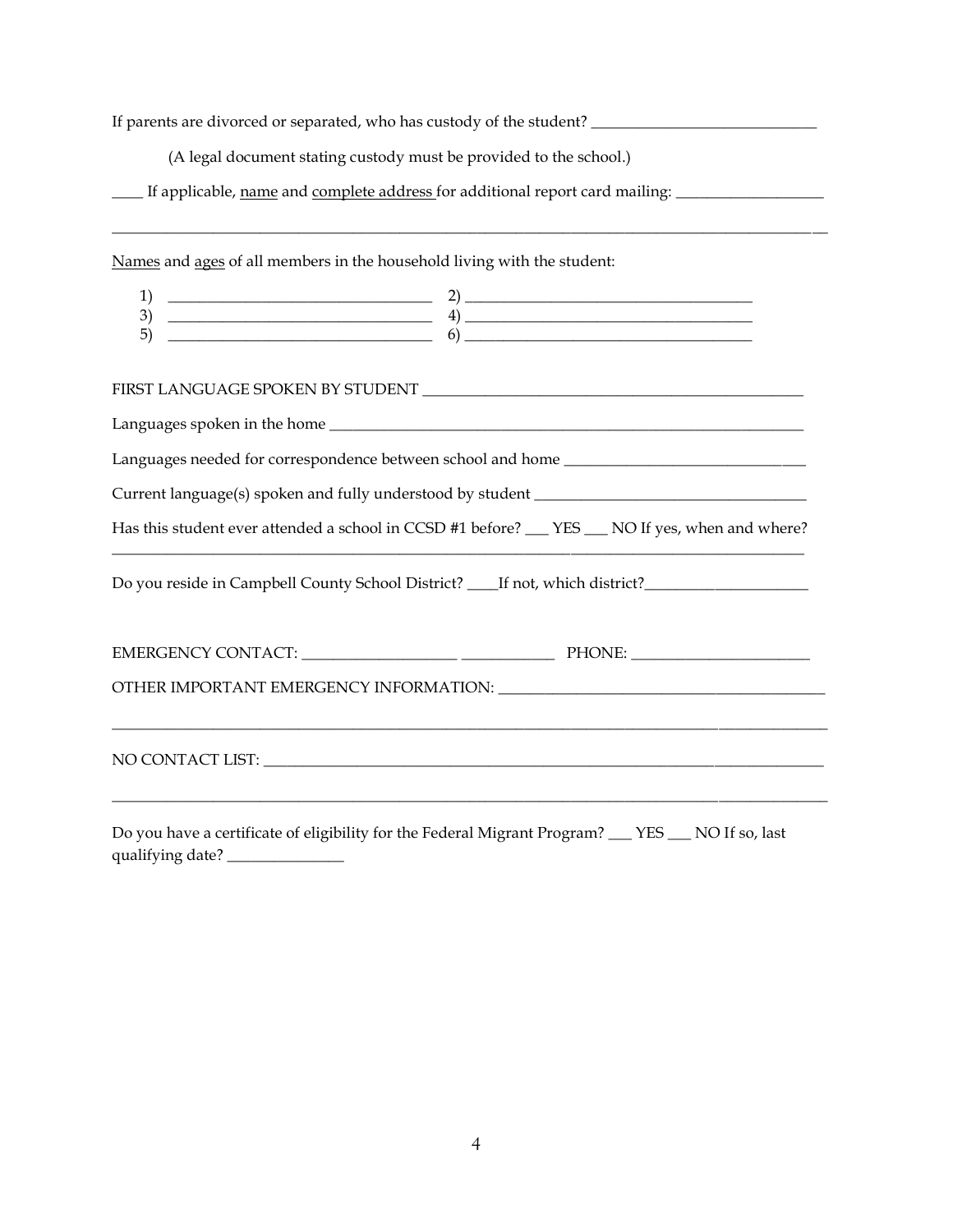#### **SCHOOL HISTORY**

| SCHOOL LAST ATTENDED: University of the SCHOOL LAST ATTENDED:                                                                                                                            |        |         |       |
|------------------------------------------------------------------------------------------------------------------------------------------------------------------------------------------|--------|---------|-------|
|                                                                                                                                                                                          |        |         |       |
| (STREET)                                                                                                                                                                                 | (CITY) | (STATE) | (ZIP) |
| DATE OF WITHDRAWL: __/ __/ __ CURRENT GRADE ____                                                                                                                                         |        |         |       |
| GRADUATION DATE: ___________                                                                                                                                                             |        |         |       |
|                                                                                                                                                                                          |        |         |       |
|                                                                                                                                                                                          |        |         |       |
| Have you ever been expelled (not suspended)? ____ Yes ____ No                                                                                                                            |        |         |       |
|                                                                                                                                                                                          |        |         |       |
|                                                                                                                                                                                          |        |         |       |
|                                                                                                                                                                                          |        |         |       |
| Do you receive IEP, 504, Title I, or Gifted services? ____ Yes ____ No                                                                                                                   |        |         |       |
| CLASSROOM SETTING: ____ REGULAR ___ SELF-CONTAINED ___ BOTH                                                                                                                              |        |         |       |
|                                                                                                                                                                                          |        |         |       |
|                                                                                                                                                                                          |        |         |       |
|                                                                                                                                                                                          |        |         |       |
|                                                                                                                                                                                          |        |         |       |
| Do you have any behaviors that might hinder the education of yourself or that of others? (EX. ADHD,<br>truancy, anger, etc.) Please list and explain: __________________________________ |        |         |       |
|                                                                                                                                                                                          |        |         |       |
|                                                                                                                                                                                          |        |         |       |
| Has student repeated or been asked to repeat a grade? __ YES __ NO                                                                                                                       |        |         |       |
|                                                                                                                                                                                          |        |         |       |
|                                                                                                                                                                                          |        |         |       |
|                                                                                                                                                                                          |        |         |       |
|                                                                                                                                                                                          |        |         |       |
|                                                                                                                                                                                          |        |         |       |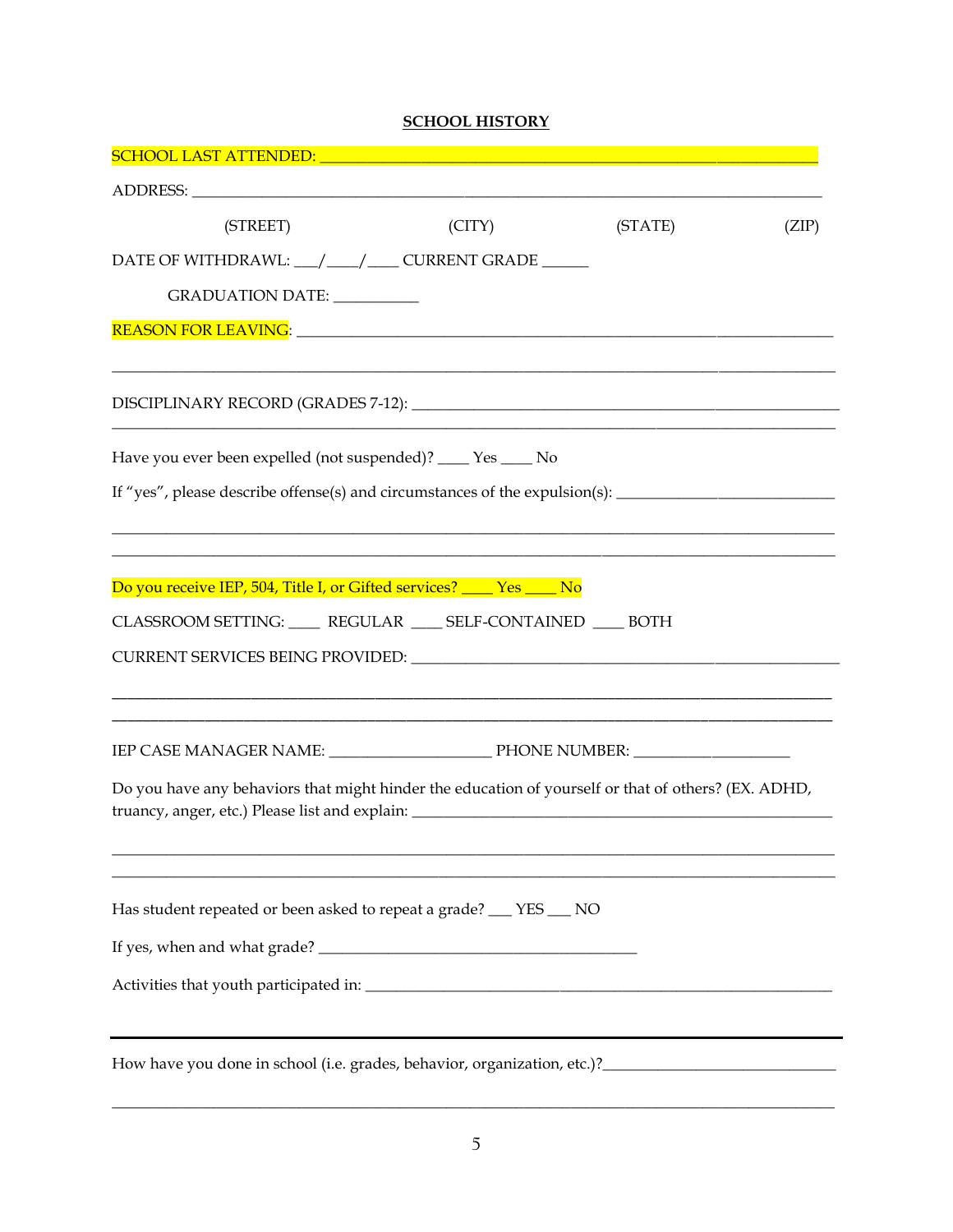#### **LEGAL HISTORY**

List all current and/or past involvement with the juvenile system, including referrals, adjudications, informal probations or dismissals.

| <b>YEAR</b> | <b>OFFENSE</b> | PLACE |
|-------------|----------------|-------|
|             |                |       |
|             |                |       |
|             |                |       |
|             |                |       |
|             |                |       |
|             |                |       |
|             |                |       |
|             |                |       |
|             |                |       |

Are you currently on probation/diversion? \_\_\_\_YES \_\_\_\_NO If "yes" please explain why? \_\_\_\_\_\_\_\_\_\_\_\_\_\_\_\_\_\_\_\_\_\_\_\_

NAME OF PROBATION OFFICER: \_\_\_\_\_\_\_\_\_\_\_\_\_\_\_\_\_\_\_\_\_\_\_\_\_\_\_\_\_\_\_\_\_\_ COUNTY \_\_\_\_\_\_\_\_\_\_\_\_\_\_\_\_\_

#### **MISC. INFORMATION**

\_\_\_\_\_\_\_\_\_\_\_\_\_\_\_\_\_\_\_\_\_\_\_\_\_\_\_\_\_\_\_\_\_\_\_\_\_\_\_\_\_\_\_\_\_\_\_\_\_\_\_\_\_\_\_\_\_\_\_\_\_\_\_\_\_\_\_\_\_\_\_\_\_\_\_\_\_\_\_\_\_\_\_\_\_\_\_\_\_\_\_\_\_  $\Box$ 

ARE YOU CURRENTLY TAKING ANY MEDICATIONS? \_\_\_\_ YES \_\_\_\_ NO

WILL YOU NEED TO TAKE THEM AT SCHOOL? \_\_\_\_ YES \_\_\_\_ NO

If "yes", please describe the medications (include how many milligrams and how often taken) and the reasons for use: \_\_\_\_\_\_\_\_\_\_\_\_\_\_\_\_\_\_\_\_\_\_\_\_\_\_\_\_\_\_\_\_\_\_\_\_\_\_\_\_\_\_\_\_\_\_\_\_\_\_\_\_\_\_\_\_\_\_\_\_\_\_\_\_\_\_\_\_\_\_\_\_\_\_\_\_\_\_\_

\_\_\_\_\_\_\_\_\_\_\_\_\_\_\_\_\_\_\_\_\_\_\_\_\_\_\_\_\_\_\_\_\_\_\_\_\_\_\_\_\_\_\_\_\_\_\_\_\_\_\_\_\_\_\_\_\_\_\_\_\_\_\_\_\_\_\_\_\_\_\_\_\_\_\_\_\_\_\_\_\_\_\_\_\_\_\_\_\_\_\_\_\_

\_\_\_\_\_\_\_\_\_\_\_\_\_\_\_\_\_\_\_\_\_\_\_\_\_\_\_\_\_\_\_\_\_\_\_\_\_\_\_\_\_\_\_\_\_\_\_\_\_\_\_\_\_\_\_\_\_\_\_\_\_\_\_\_\_\_\_\_\_\_\_\_\_\_\_\_\_\_\_\_\_\_\_\_\_\_\_\_\_\_\_\_\_

\_\_\_\_\_\_\_\_\_\_\_\_\_\_\_\_\_\_\_\_\_\_\_\_\_\_\_\_\_\_\_\_\_\_\_\_\_\_\_\_\_\_\_\_\_\_\_\_\_\_\_\_\_\_\_\_\_\_\_\_\_\_\_\_\_\_\_\_\_\_\_\_\_\_\_\_\_\_\_\_\_\_\_\_\_\_\_\_\_\_\_\_\_

ARE YOU CURRENTLY WORKING? \_\_\_\_ YES \_\_\_\_ NO

EMPLOYER NAME: \_\_\_\_\_\_\_\_\_\_\_\_\_\_\_\_\_\_\_\_\_\_\_ PHONE NUMBER: \_\_\_\_\_\_\_\_\_\_\_\_\_\_\_\_\_

SUPERVISOR'S NAME: \_\_\_\_\_\_\_\_\_\_\_\_\_\_\_\_\_\_\_\_\_\_ TOTAL HOURS PER WEEK \_\_\_\_\_\_\_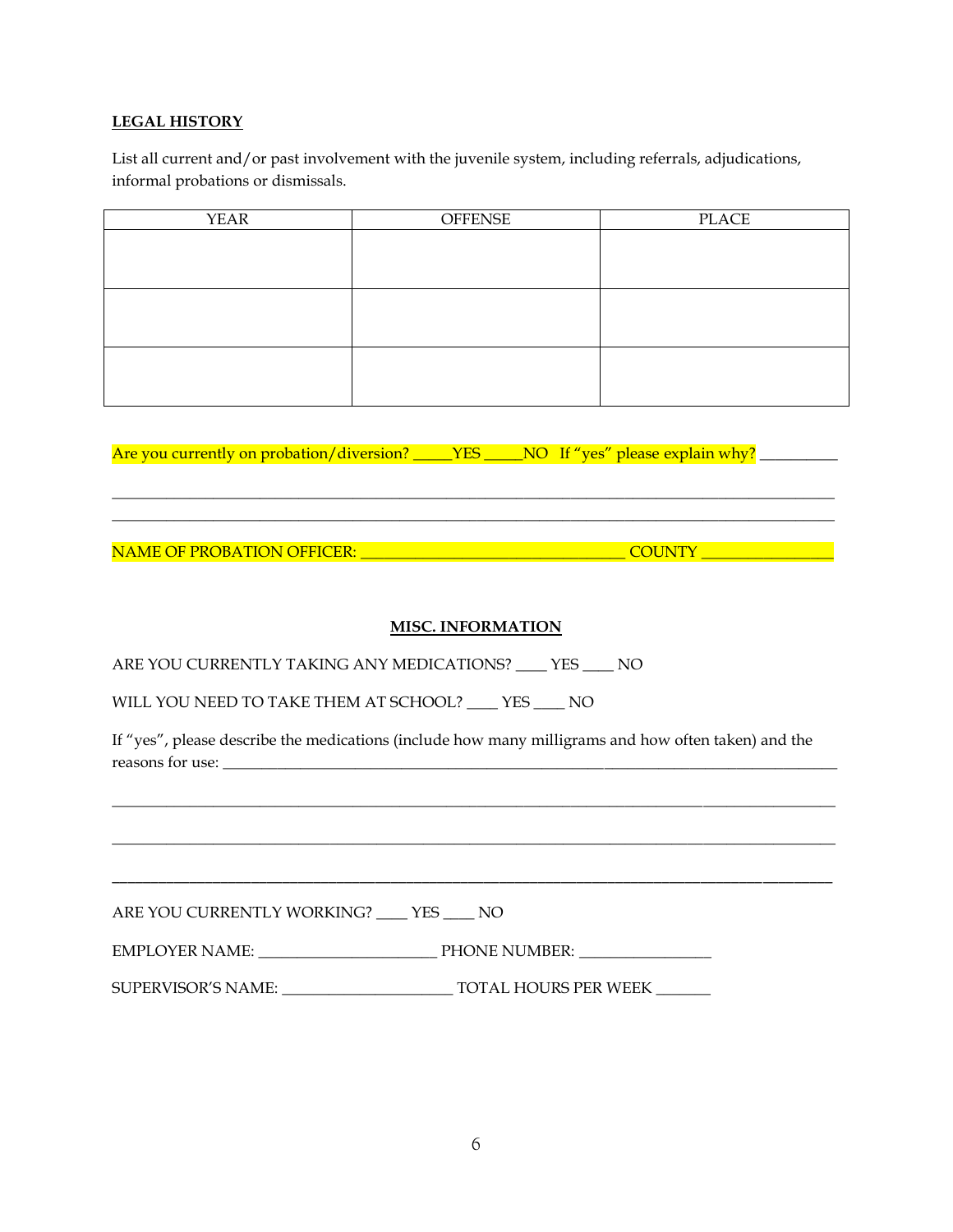#### **Written questions (MANDATORY- Student must fill out):**

ALL applicants must answer the following questions. Please answer each question in at least 2 sentences or more. You may use another piece of paper if necessary. The screening committee will look at these questions when deciding your acceptance to the YES House School.

| 1. |                                                                                   |
|----|-----------------------------------------------------------------------------------|
|    |                                                                                   |
| 2. |                                                                                   |
|    |                                                                                   |
| 3. | What choices did you make that brought you to our school? _______________________ |
|    |                                                                                   |
| 4. |                                                                                   |
|    |                                                                                   |
| 5. |                                                                                   |
|    |                                                                                   |
| 6. | What does the phrase "respect others" mean to you? ______________________________ |
|    |                                                                                   |
| 7. | What does "work ethic" mean to you?                                               |
|    |                                                                                   |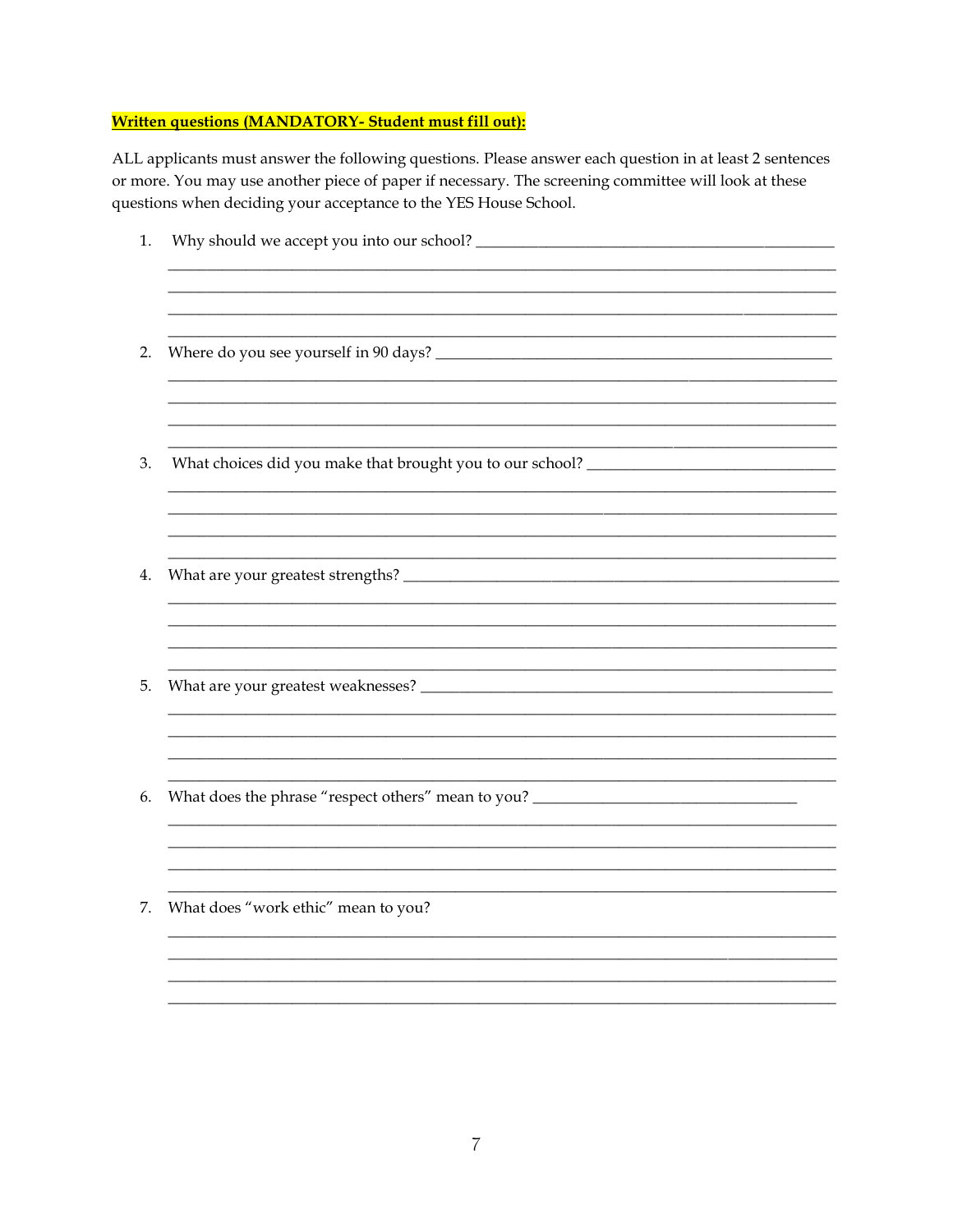#### **NOTICE AND CONSENT FOR EDUCATION PROGRAM CARE**

**\_\_\_\_\_\_\_\_\_\_\_\_\_\_\_\_\_\_\_\_\_\_\_\_\_\_\_\_\_\_\_\_\_\_\_\_\_\_\_\_** began attending the YES House Education Program at 905 Gurley Avenue on \_\_\_\_\_\_\_\_\_\_\_\_\_\_\_. With your consent, care may be provided to your child and family for the remaining time they are placed in our program, during which time a determination will be made as to what services may be appropriate to help resolve his/her problem.

By signing this agreement, you also consent to the Education Program obtaining emergency medical or dental care for your child, if you cannot be reached. You shall be notified within a reasonable time period.

As legal guardian(s), I/we understand that some of the information obtained during this intake will be used for statistical and finding purposes and submitted to state and/or federal agencies to collect and document various information about runaway and homeless youth.

The Education Program shall not be held liable for personal injury suffered by the child named above or inflicted by your child upon others for the duration of this agreement. The Education Program shall have the authority to transport child named above by its agents, employees or officers by any means of transportation to any location the Education Program deems necessary.

You also agree to meet periodically with staff from the Education Program to discuss the child's progress.

By signing this consent, you also agree to allow us to perform mandatory follow-up on the child after he/she has transitioned to another school, so that we may provide support for the child.

#### PARENT(S) AND/OR GUARDIAN(S)

| $\sqrt{ }$ | <b>Date:</b> |
|------------|--------------|
| ╱          | Date:        |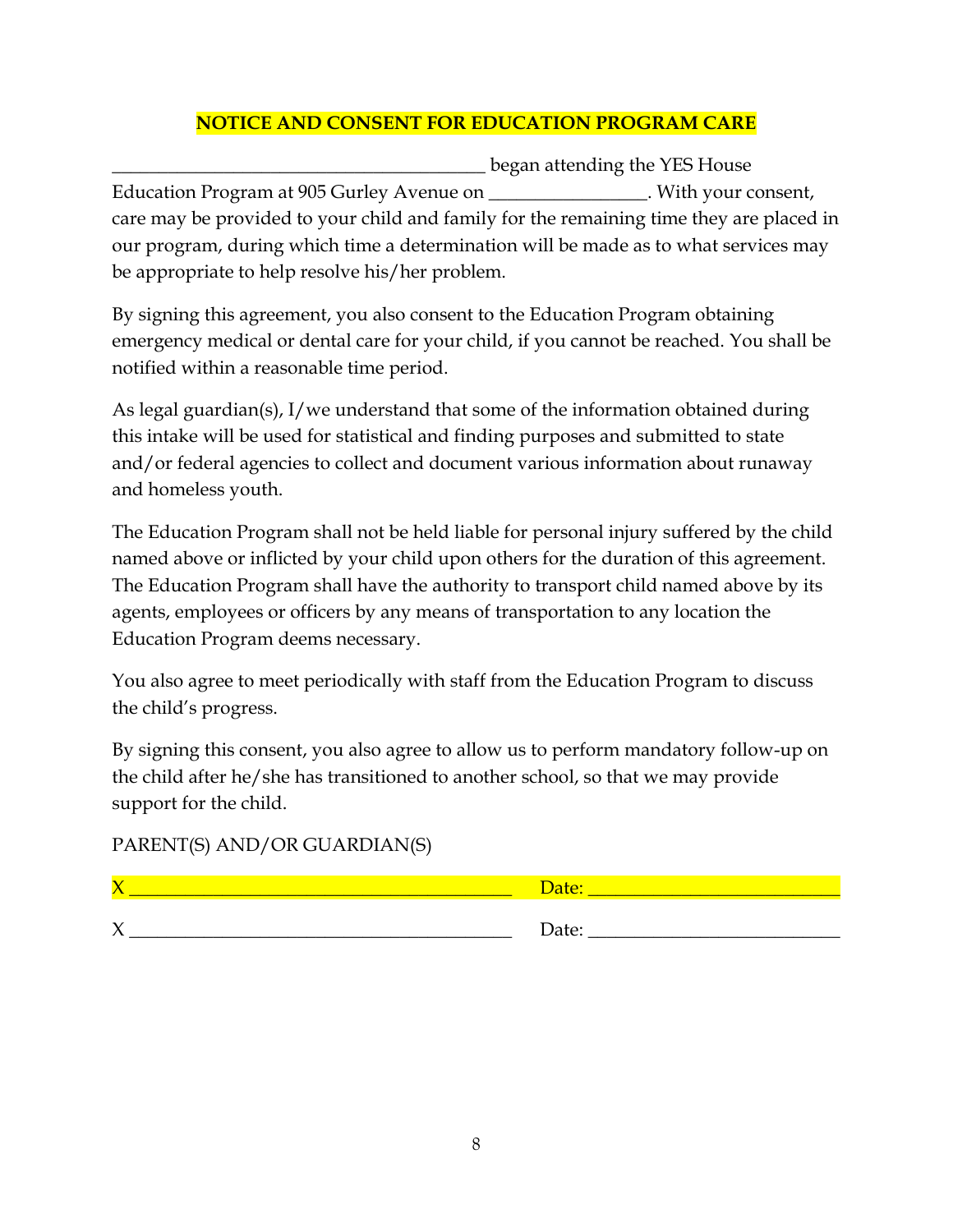#### **Agency Involved with Youth**

|         | Name of Agency                                                                   | Involved? | <b>Contact Person &amp; Phone #</b>                                                         |
|---------|----------------------------------------------------------------------------------|-----------|---------------------------------------------------------------------------------------------|
|         | Attorney                                                                         |           |                                                                                             |
|         | DFS Worker                                                                       |           |                                                                                             |
|         | Counselor                                                                        |           |                                                                                             |
|         | P.O.                                                                             |           |                                                                                             |
|         | Judge                                                                            |           |                                                                                             |
|         | Diversion                                                                        |           |                                                                                             |
|         | CA.S.A.                                                                          |           |                                                                                             |
|         | Other:                                                                           |           |                                                                                             |
|         | Indicate all that apply to the youth's functioning:<br><b>Basic Needs Issues</b> |           | Probation Status: ___ Diversion ____ CHINS ____ D.F.S. I.S.P. ___ Juvenile Probation I.S.P. |
|         |                                                                                  |           |                                                                                             |
| Truancy |                                                                                  |           |                                                                                             |
|         | <b>School Related Problems</b>                                                   |           |                                                                                             |
|         | <b>Family Conflict (Non-Violent)</b>                                             |           |                                                                                             |
|         | <b>Family Conflict (Violent)</b>                                                 |           |                                                                                             |
|         | Drug/Alcohol (abuse/experimentation)                                             |           |                                                                                             |

At-Risk for Delinquent Behavior Behavior Issues at Home

#### **WAIVER OF CONFIDENTIALITY**

Applicant and parent/guardian understand that information requested in this application will be used solely in the selecting of qualified candidates for YES House School. Both the teachers and the principal participate in the interviewing process here, and therefore it is understood that any information provided will be open to examination by all parties involved in this process. By voluntarily submitting this enrollment application, the applicant and parent/guardian waive all rights to privacy and/or confidence as it pertains to determining that acceptance or denial of the applicant's enrollment at YES House School.

**NOTE:** Any attempt to intentionally mislead, misrepresent or omit information requested on this application may result in the termination of consideration of this student's application for enrollment at YES House School. Please feel free to call (686-0669) if you have questions regarding any of the requested information.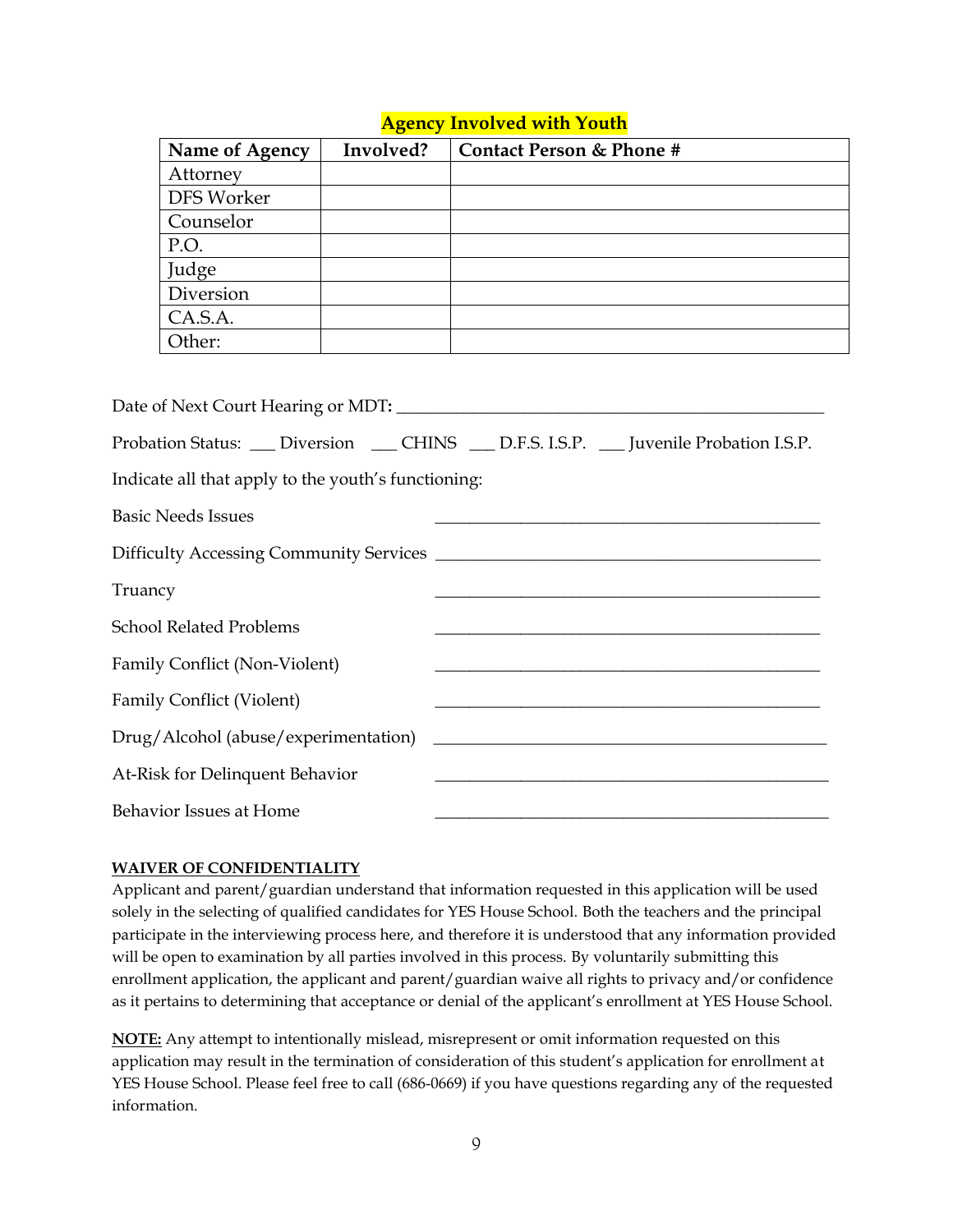#### **Release of Information**

#### **Please Fill Out Completely**

| (Parent/Guardian Name)                                                                                                                                                      | and:   | authorize the Youth Emergency Services Education Program                                      |
|-----------------------------------------------------------------------------------------------------------------------------------------------------------------------------|--------|-----------------------------------------------------------------------------------------------|
| Initials (must fill in)                                                                                                                                                     |        |                                                                                               |
|                                                                                                                                                                             |        | DFS (see below)                                                                               |
|                                                                                                                                                                             |        | County Sheriff and/or Gillette Police Depts.                                                  |
|                                                                                                                                                                             |        | <b>Campbell County Attorney</b>                                                               |
| <u> 1999 - Johann Barn, mars eta bainar eta bainar eta baina eta baina eta baina eta baina eta baina eta baina e</u>                                                        |        | <b>Campbell County Juvenile Probation</b>                                                     |
| $\mathcal{L}^{\text{max}}_{\text{max}}$ and $\mathcal{L}^{\text{max}}_{\text{max}}$ and $\mathcal{L}^{\text{max}}_{\text{max}}$ and $\mathcal{L}^{\text{max}}_{\text{max}}$ |        | <b>Campbell County School District</b>                                                        |
|                                                                                                                                                                             |        | Other (specify)                                                                               |
|                                                                                                                                                                             |        | Other (specify)                                                                               |
|                                                                                                                                                                             |        | to exchange oral, written, diagnostic, referral, education and/or treatment information from: |
|                                                                                                                                                                             |        |                                                                                               |
| (Date)                                                                                                                                                                      | (Date) | (Name)                                                                                        |
| of whom I have legal custody. Specific information to be released:<br>Initial (must fill in)                                                                                |        |                                                                                               |
|                                                                                                                                                                             |        | Name                                                                                          |
|                                                                                                                                                                             |        | Diagnostic Information                                                                        |
| $\mathcal{L}^{\text{max}}_{\text{max}}$ and $\mathcal{L}^{\text{max}}_{\text{max}}$ and $\mathcal{L}^{\text{max}}_{\text{max}}$                                             |        | <b>Referral Information</b>                                                                   |
|                                                                                                                                                                             |        | <b>Attendance Data</b>                                                                        |
|                                                                                                                                                                             |        | Clinical Progress Data                                                                        |
|                                                                                                                                                                             |        | <b>Education/Treatment/Termination Data</b>                                                   |
|                                                                                                                                                                             |        | <b>Medical History and Exam Data</b>                                                          |
|                                                                                                                                                                             |        | Social Summary                                                                                |
|                                                                                                                                                                             |        |                                                                                               |

For the purpose of keep statistics, obtaining required licensing information and reporting to our funding agencies, Y.E.S. House Education Program may also be required to release certain statistical information to the Department of Family Services. Since the Department of Family Services is our licensing agency and one of our funding sources, the Y.E.S. House Education Program may also be required to release other pertinent information regarding the placement of your child(ren) upon their specific request. Although there is no penalty for refusing to sign this authorization, it may be impossible to provide the requested services if this form is not signed and placement of your child(ren) with our facility could possibly be denied. This release of information form will remain in effect for one year unless otherwise indicated or a written request is received to terminate the authority of this form.

| <b>Signature</b> | <b>Date</b> | Signature | <b>Date</b> |
|------------------|-------------|-----------|-------------|
|                  |             |           |             |
|                  |             |           |             |

Witness Date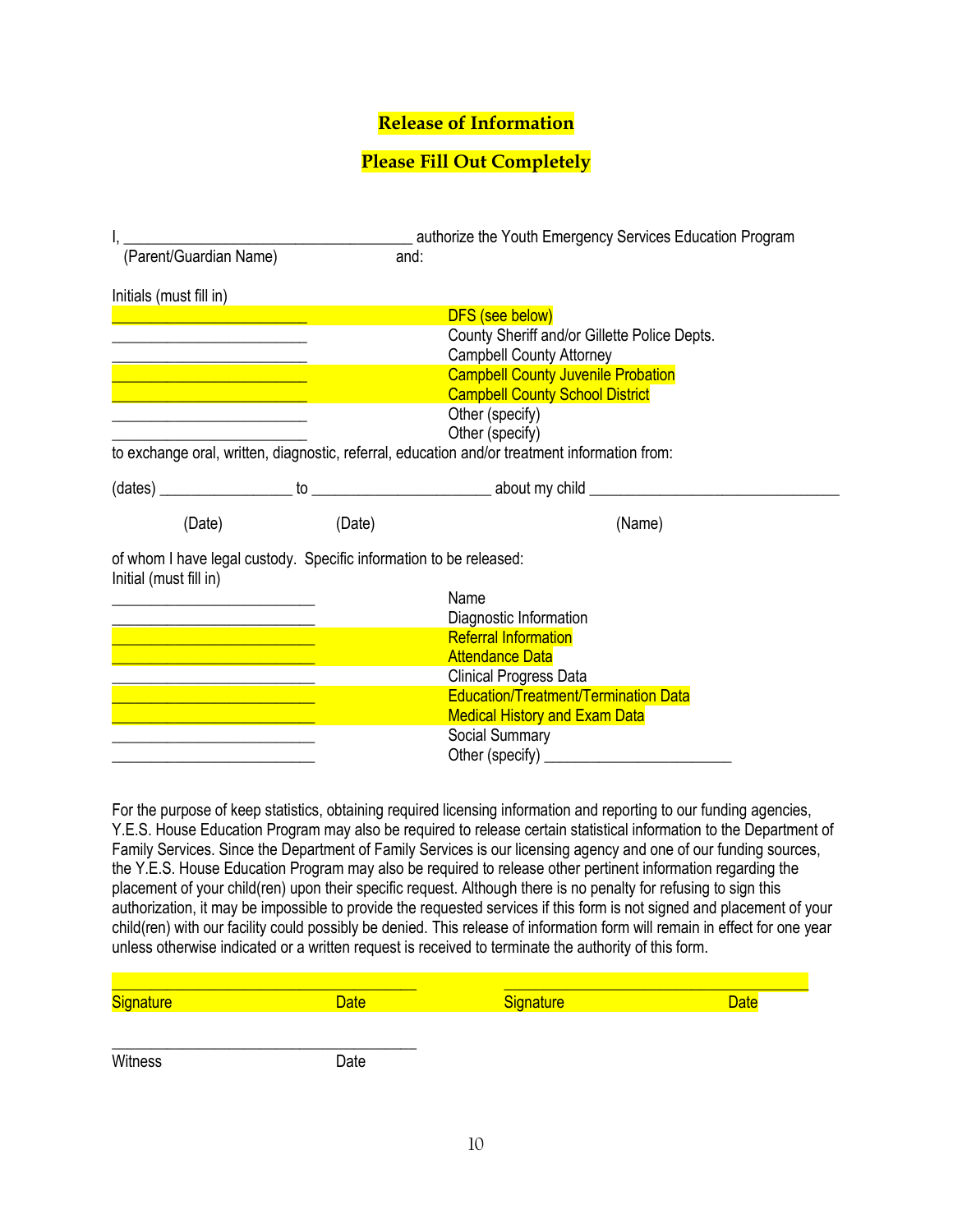## Medical Treatment Log

|                             |                                                               |         | DOB:   |
|-----------------------------|---------------------------------------------------------------|---------|--------|
| <b>Current Medications:</b> | Dosage:                                                       | Doctor: |        |
|                             |                                                               |         |        |
|                             |                                                               |         |        |
|                             |                                                               |         |        |
|                             |                                                               |         |        |
|                             |                                                               |         |        |
|                             | (Doctor)                                                      |         | (Date) |
|                             |                                                               |         |        |
|                             |                                                               |         |        |
|                             | ***Please provide a copy of child's current physical exam.*** |         |        |
|                             |                                                               |         |        |
|                             |                                                               |         |        |
|                             |                                                               |         |        |
|                             |                                                               |         |        |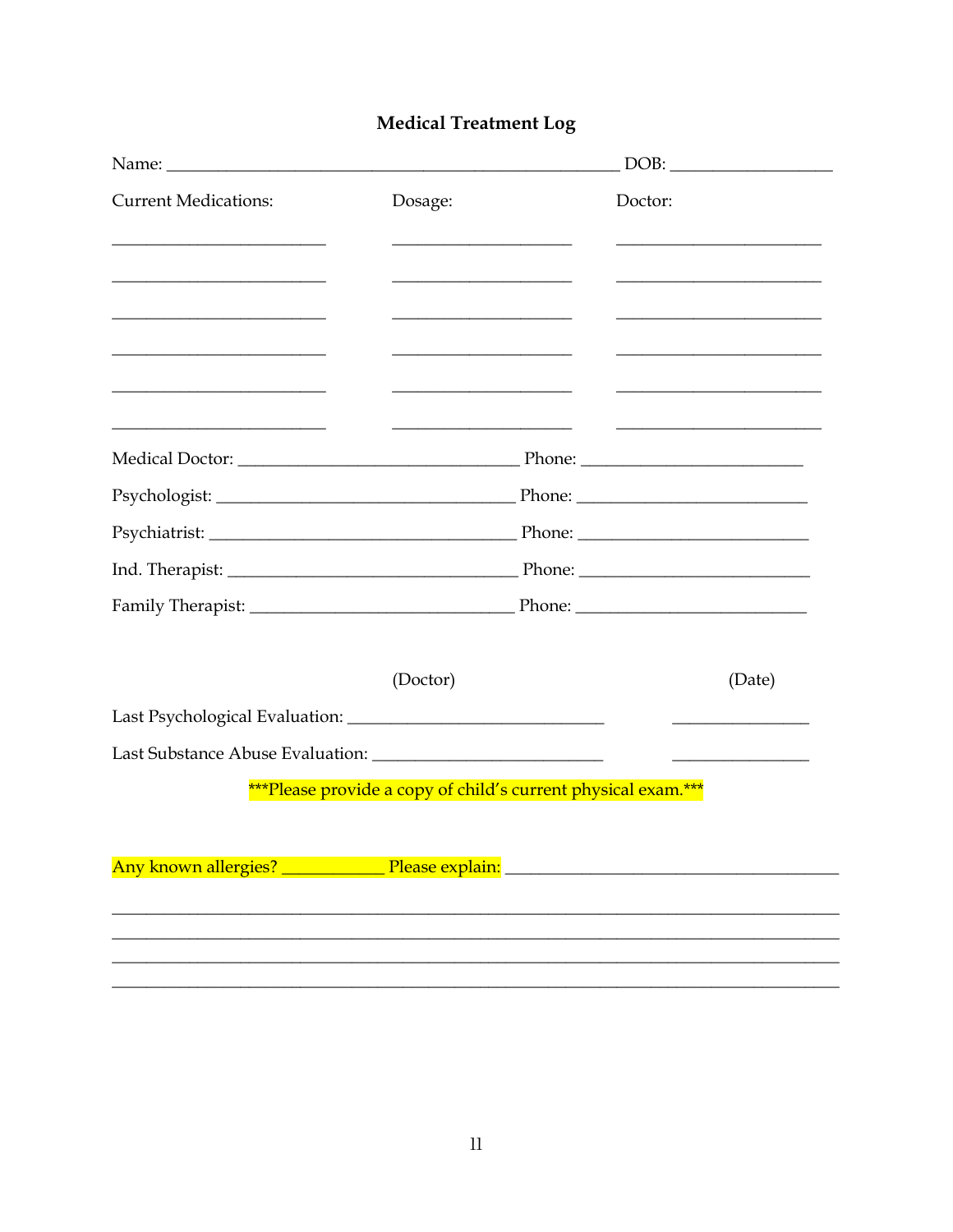#### **Campbell County Memorial Hospital**

#### **Consent for Medical Care of Minor Child(ren)**

The undersigned is concerned for the health of below named child(ren) in the event of my absence.

This consent is made for the purpose of authorizing the hospital to provide emergency care treatment for the undersigned child(ren) in the event that I cannot be reached, or am physically unavailable to sign a consent for treatment form. In giving this consent, I understand that I am giving up the right to have an opportunity to have the hospital or the physician explain to me the risks involved in the procedures performed on the below named child(ren). I have weighed the risks in my mind of having the child(ren) go without treatment through my lack of ability to give immediate specific consent, and having procedures performed of which have risks attached that I am aware. In weighing these factors, I have decided that it would be best for my child(ren) to have treatment recommended by a physician or Campbell County Memorial Hospital and give my consent to those procedures.

I hereby waive any and all claims I may have against the hospital, its agents and/or employees for performing these procedures without giving me a breakdown of the possible risks involved prior to doing so. I make this waiver for myself, my spouse, if any, my heirs and assigns, anyone who has the care of my child(ren) while I am gone or unavailable, on behalf of the minor child(ren) listed below.

I understand that this consent will be in effect until **Example 2** (if no time is filled in, it will be good for one year from the date signed). It can be revoked by me if I so desire by specifically directing the hospital that the consent is revoked. Signing papers authorizing others to give medical consent will not revoke this consent. I farther understand that this consent will be kept at the hospital and used in the event my child(ren) are in need of medical care during my absence.

| I provide the following information to aid in any treatment of my child(ren). |                                                                                                                    |                                                                                                                                                                                                                                    |
|-------------------------------------------------------------------------------|--------------------------------------------------------------------------------------------------------------------|------------------------------------------------------------------------------------------------------------------------------------------------------------------------------------------------------------------------------------|
|                                                                               |                                                                                                                    |                                                                                                                                                                                                                                    |
| Current medications:                                                          |                                                                                                                    |                                                                                                                                                                                                                                    |
| Name of Child Enrolled                                                        | Age                                                                                                                | Date of Birth                                                                                                                                                                                                                      |
|                                                                               |                                                                                                                    |                                                                                                                                                                                                                                    |
|                                                                               |                                                                                                                    |                                                                                                                                                                                                                                    |
|                                                                               |                                                                                                                    |                                                                                                                                                                                                                                    |
|                                                                               | Insurance information, payment source (include policy numbers, address of insurance, if available, and your social |                                                                                                                                                                                                                                    |
|                                                                               |                                                                                                                    |                                                                                                                                                                                                                                    |
|                                                                               |                                                                                                                    | <b>Date:</b> Date: The Contract of the Contract of the Contract of the Contract of the Contract of the Contract of the Contract of the Contract of the Contract of the Contract of the Contract of the Contract of the Contract of |
| Relationship: <u>Andrea Maria Communication and Communications</u>            |                                                                                                                    |                                                                                                                                                                                                                                    |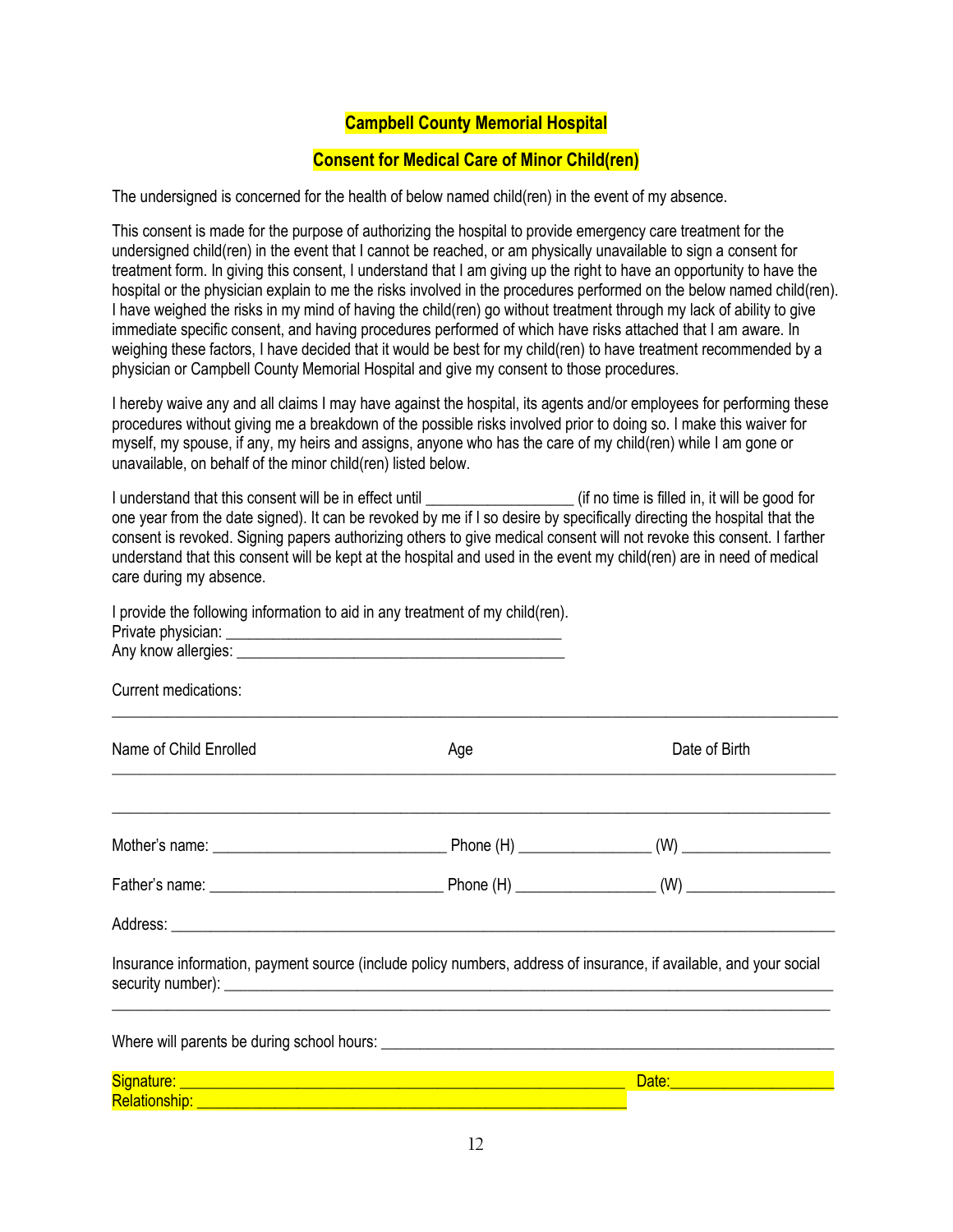#### **Over the Counter (PRN) Medication**

|                                                                                                           | Letter Letter Letter Letter Letter Letter Letter Letter Letter Letter Letter Letter Letter Letter Letter Lette                                                                                                                                                                                                                                                                                                                                                                                                                                                                                                                                                                                                             |
|-----------------------------------------------------------------------------------------------------------|----------------------------------------------------------------------------------------------------------------------------------------------------------------------------------------------------------------------------------------------------------------------------------------------------------------------------------------------------------------------------------------------------------------------------------------------------------------------------------------------------------------------------------------------------------------------------------------------------------------------------------------------------------------------------------------------------------------------------|
| (Parent/Guardian)                                                                                         | (Name of Child)                                                                                                                                                                                                                                                                                                                                                                                                                                                                                                                                                                                                                                                                                                            |
|                                                                                                           | give permission for the above-mentioned child to have the following PRN medication, which I have initialed below.                                                                                                                                                                                                                                                                                                                                                                                                                                                                                                                                                                                                          |
| _Anti fungal foot spray or powder -------------------------- spray or powder twice a day on affected area | Equate flu & cold medicine ---------------------------------- 2 soft gels every 4 hours as needed up to 4 doses per day<br>Equate Tussin DM cough medicine ---------------------- 2 teaspoons every 6 hours up to 4 doses per day<br>Equate natural fiber laxative -------------------------------- 1 teaspoon in 8 oz. water 3 times daily as needed<br>Insect repellant containing DEET -------------------------- use just enough spray to cover area, before going outside<br>Equate triple anti-biotic ointment--------------------------------- apply to affected area lightly 1-3 times per day<br>Desenex cream (athlete's foot) ----------------------------- apply thin layer over affected area 2-3 times a day |
|                                                                                                           |                                                                                                                                                                                                                                                                                                                                                                                                                                                                                                                                                                                                                                                                                                                            |
| Equate multi-symptom/non drowsy flu relief ------------ 2 gel caps every 6 hours up to 8 per day          |                                                                                                                                                                                                                                                                                                                                                                                                                                                                                                                                                                                                                                                                                                                            |
| Equate multi-symptom/non drowsy cold relief ---------- 2 gel caps every 6 hours up to 8 per day           |                                                                                                                                                                                                                                                                                                                                                                                                                                                                                                                                                                                                                                                                                                                            |
| Other                                                                                                     |                                                                                                                                                                                                                                                                                                                                                                                                                                                                                                                                                                                                                                                                                                                            |

Above are according to manufacturer's directions. Staff administering the medication should always compare instructions on bottle with above instructions and note any changes in manufacturer's instructions. Please follow updated instructions. Any deviation from the above requires physician's prescription. If symptoms persist by 3 days, further evaluation is required by PCP.

I understand that my child will not be given any medication unless it is checked on the list.

\_\_\_\_\_\_\_\_\_\_\_\_\_\_\_\_\_\_\_\_\_\_\_\_\_\_\_\_\_\_\_\_\_\_\_\_\_\_\_\_\_\_\_\_\_\_\_ \_\_\_\_\_\_\_\_\_\_\_\_\_\_\_\_\_\_\_\_\_\_

Parent/Guardian Date Communication of the Communication of the Date Date

\_\_\_\_\_\_\_\_\_\_\_\_\_\_\_\_\_\_\_\_\_\_\_\_\_\_\_\_\_\_\_\_\_\_\_\_\_\_\_\_\_\_\_\_\_\_ \_\_\_\_\_\_\_\_\_\_\_\_\_\_\_\_\_\_\_\_\_\_

Witness **Date**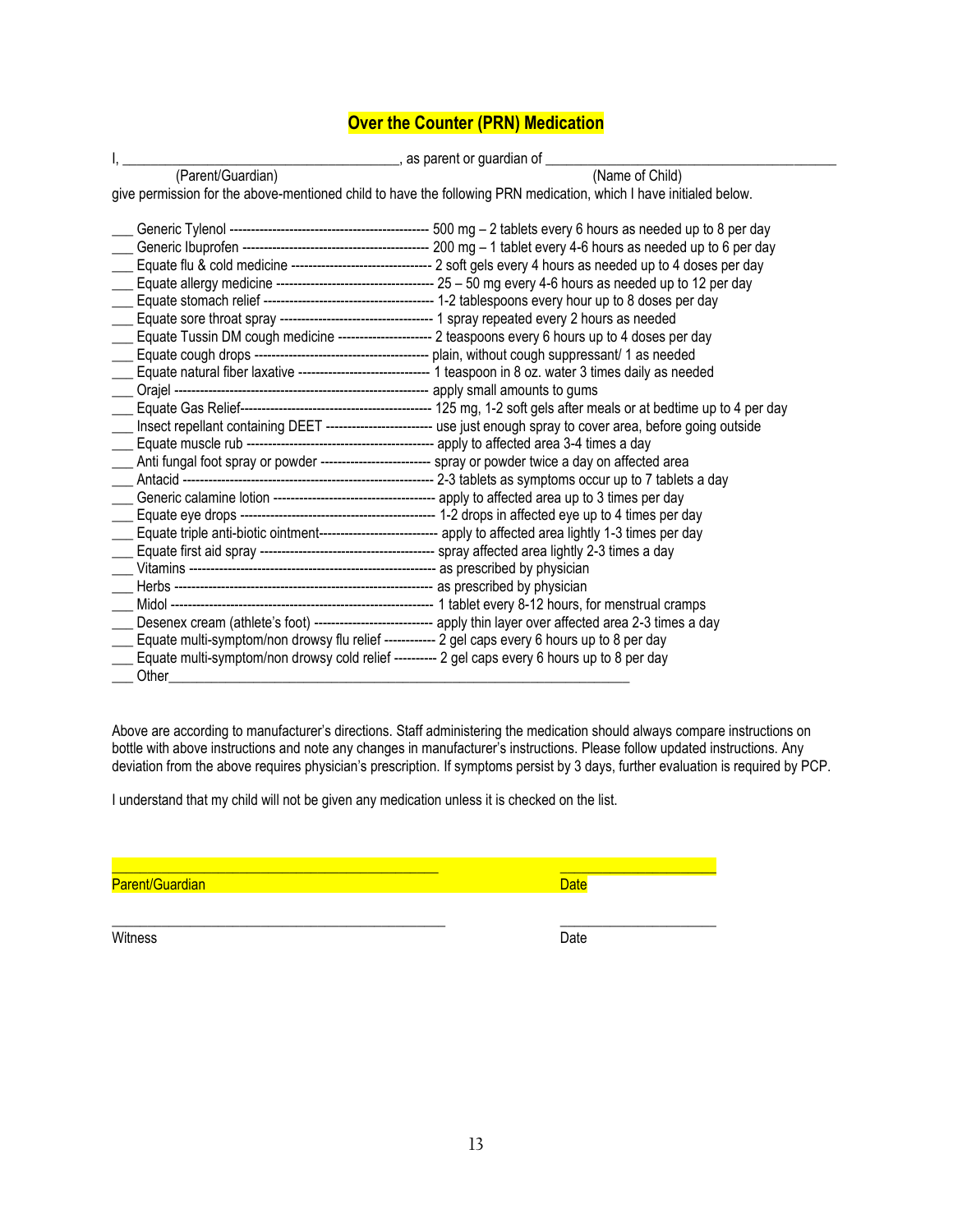## **YES HOUSE SCHOOL**

## **PERMISSION FOR PRESCRIPTION MEDICATION**

|                                                                                            |                                        | _Age_______________ |    |
|--------------------------------------------------------------------------------------------|----------------------------------------|---------------------|----|
|                                                                                            |                                        |                     |    |
|                                                                                            |                                        |                     |    |
| Medication______________________________Dosage___________________________________          |                                        |                     |    |
| <b>Purpose of Medication:</b>                                                              |                                        |                     |    |
|                                                                                            |                                        |                     |    |
| Medication given with food? Yes______ No_____                                              |                                        |                     |    |
|                                                                                            |                                        |                     |    |
| Anticipated number of days it needs to be given at School________________________          |                                        |                     |    |
|                                                                                            |                                        |                     |    |
|                                                                                            |                                        |                     |    |
|                                                                                            |                                        |                     | to |
| take the above prescription at the YES House School as ordered. I understand that it is my |                                        |                     |    |
| responsibility to furnish this medication.                                                 |                                        |                     |    |
|                                                                                            |                                        |                     |    |
|                                                                                            | <b>Signature of Parent or Guardian</b> |                     |    |

**Note: The prescription medication is to be brought to the YES House School in its original pharmacy container appropriately labeled by the pharmacy or person with the prescriptive authority along with a copy of the medication authorization order.**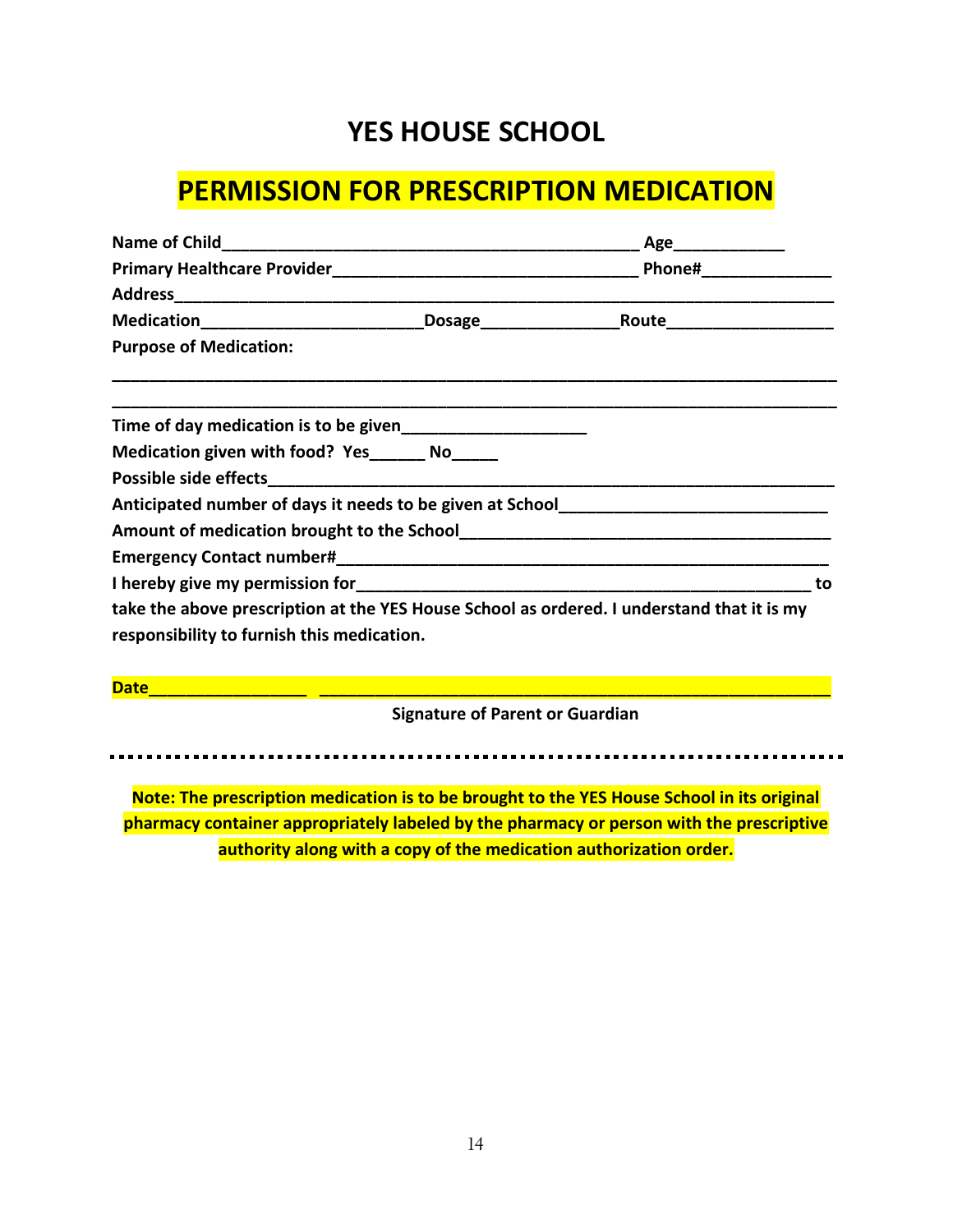## **Home Language Survey**

| Date: $\frac{1}{\sqrt{1-\frac{1}{2}}\cdot\frac{1}{2}}$ |
|--------------------------------------------------------|
|                                                        |
| What is the first language spoken by the client?       |
|                                                        |
|                                                        |
|                                                        |
|                                                        |
|                                                        |
|                                                        |
|                                                        |
| What languages are spoken or understood by the client? |
|                                                        |
|                                                        |
|                                                        |
| What languages do the parents speak to each other:     |
| What languages do the parents speak to their friends?  |
|                                                        |

- \_\_\_\_\_ English \_\_\_\_\_ Spanish
- \_\_\_\_\_ Other, Specify \_\_\_\_\_\_\_\_\_\_\_\_\_\_\_\_\_\_\_\_\_\_\_\_\_\_\_\_\_\_\_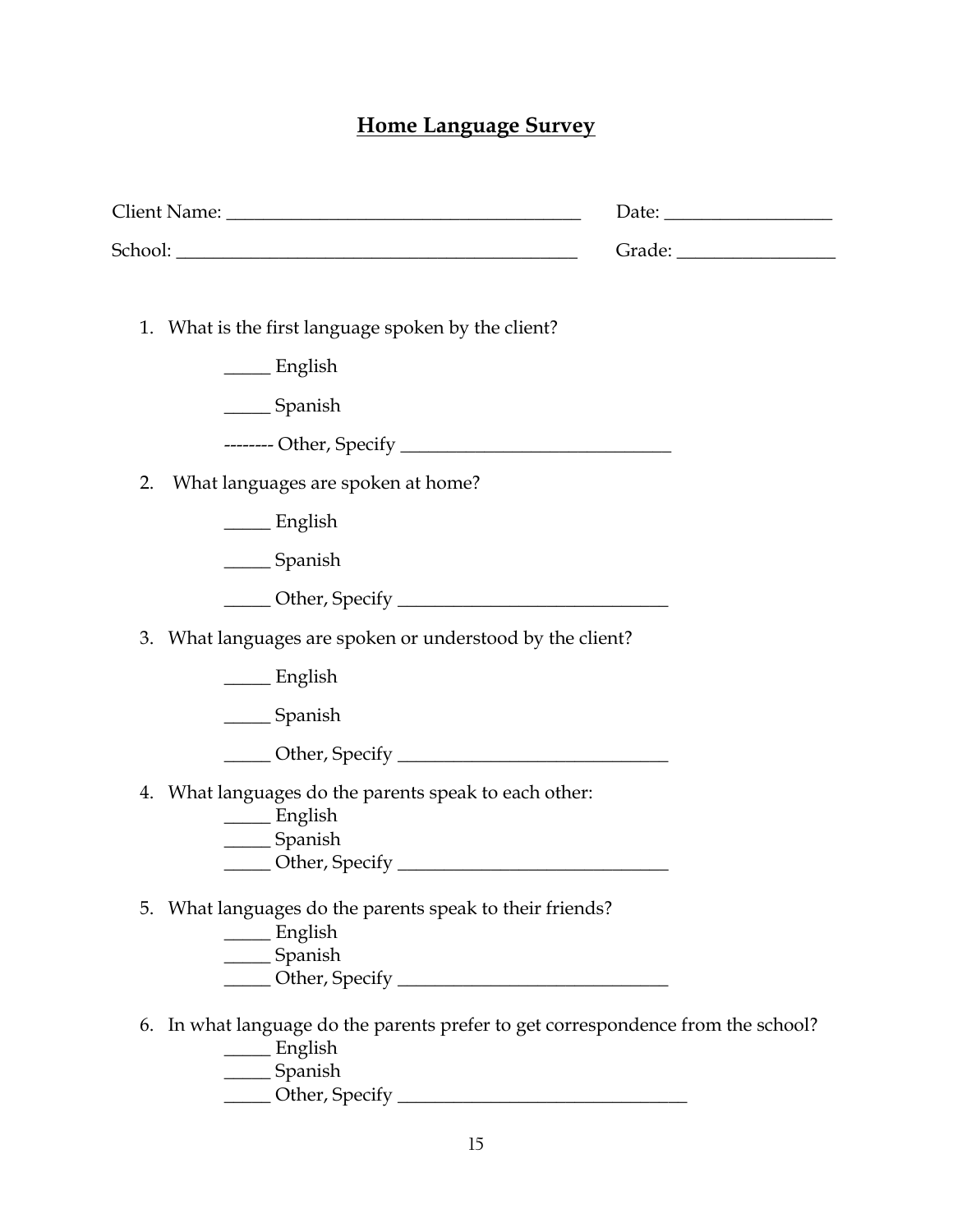On-Site School 905 N. Gurley Ave. Gillette, WY 82716



Phone: (307) 686-0669 Fax: (307) 686-2121

Dear Parents and Guardians,

Welcome and thank you for your interest in the Y.E.S. House School.

Th process for students that have been expelled from Campbell County School District requires completing a clinical assessment with someone from our therapy team. Attached is the financial packet that needs to be completed and returned with the school application. We ask for the financial packet to be completed to help determine if there is any financial assistance that could be utilized for the clinical assessment. Once the financial packet has been reviewed you will be contacted by our therapy team to schedule the clinical assessment. Our clinical assessments identify any therapeutic needs as well as any other services your child or family may benefit from through the Y.E.S. House as well as other community resources.

Our goal is to support you and your family throughout your child's education and beyond. If you have any questions or concerns, please feel free to contact our Clinical Director Misty Bruce @ 307-686-0669 ex. 1910 or [mbruce@yeshouse.org.](mailto:mbruce@yeshouse.org)

Thank you,

Y.E.S House Education Program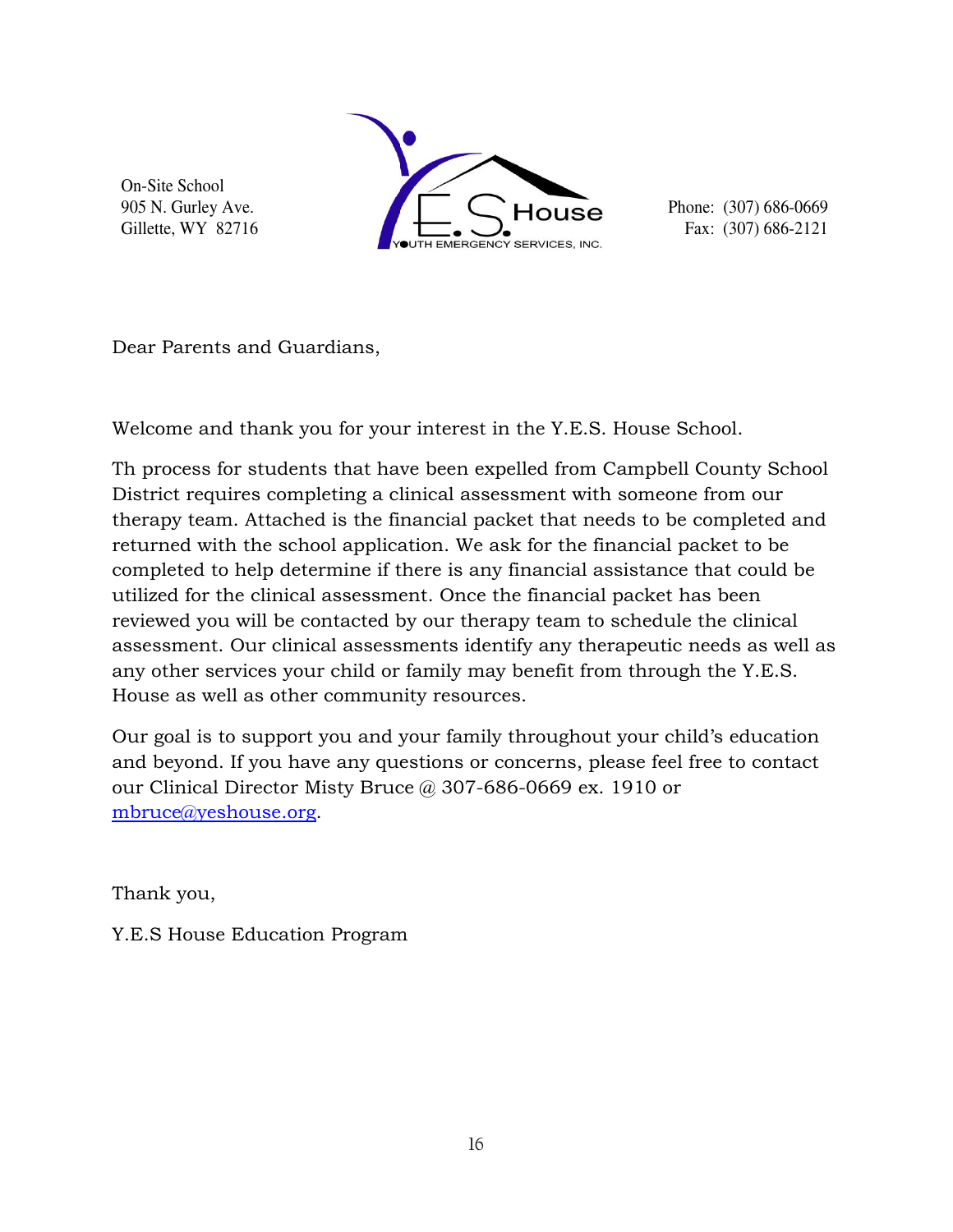#### **YOUTH EMERGENCY SERVICES**

905 North Gurley Gillette, WY 82716 307-686-0669

## PAYMENT AGREEMENT

(Therapy Services Only)

Our current professional fees are competitive with other practices in the area. They are based on \$120.00 for a standard 55-minute session. Fees may be periodically adjusted, and you will be notified in advance of any adjustment.

Payment is due at the time of service. It is customary to pay for services when rendered unless other arrangements have been made in advance with our billing office.

If insurance is involved with your services, necessary forms will be supplied to help you expedite your insurance reimbursement. We will bill your insurance as a courtesy to you. The insurance checks may be sent to the policy holder if our facility is "out of network." Patients are responsible for all fees, regardless of insurance coverage. Please present your insurance card so we can make you a copy.

Youth Emergency Services also offers a sliding fee scale for patients with high insurance deductibles or individuals without health insurance. Below is the sliding fee scale our company utilizes.

| Annual Household | Psychiatric     | <b>Individual Services</b> | Group Services per | Residential/Group |
|------------------|-----------------|----------------------------|--------------------|-------------------|
| Income           | Services per 15 | per 55 minutes             | 55 minutes         | Treatment per day |
|                  | minutes         |                            |                    |                   |
| $0-9,999$        | \$15            | \$10                       | \$7.50             | \$125             |
| 10,000-19,999    | \$30            | \$15                       | \$10               | \$140             |
| 20,000-29,999    | \$60            | \$30                       | \$15               | \$155             |
| 30,000-39,999    | \$90            | \$45                       | \$22.50            | \$170             |
| 40,000-49,999    | \$120           | \$60                       | \$30               | \$185             |
| 50,000-59,999    | \$150           | \$75                       | \$37.50            | \$200             |
| 60,000-69,999    | \$180           | \$90                       | \$45               | \$215             |
| 70,000-79,999    | \$210           | \$105                      | \$52.50            | \$230             |
| 80,000-89,999    | \$240           | \$120                      | \$60               | \$245             |
| 90,000-99,999    | \$270           | \$120                      | \$67.50            | \$260             |
| 100,000 & Above  | \$300           | \$120                      | \$75               | \$275             |

There will be a \$25.00 service charge on all returned checks.

Please allow for a 24-hour notice if you need to reschedule your appointment. For any missed appointments that are not cancelled at least 24 hours in advance you will be charged a \$75.00 fee.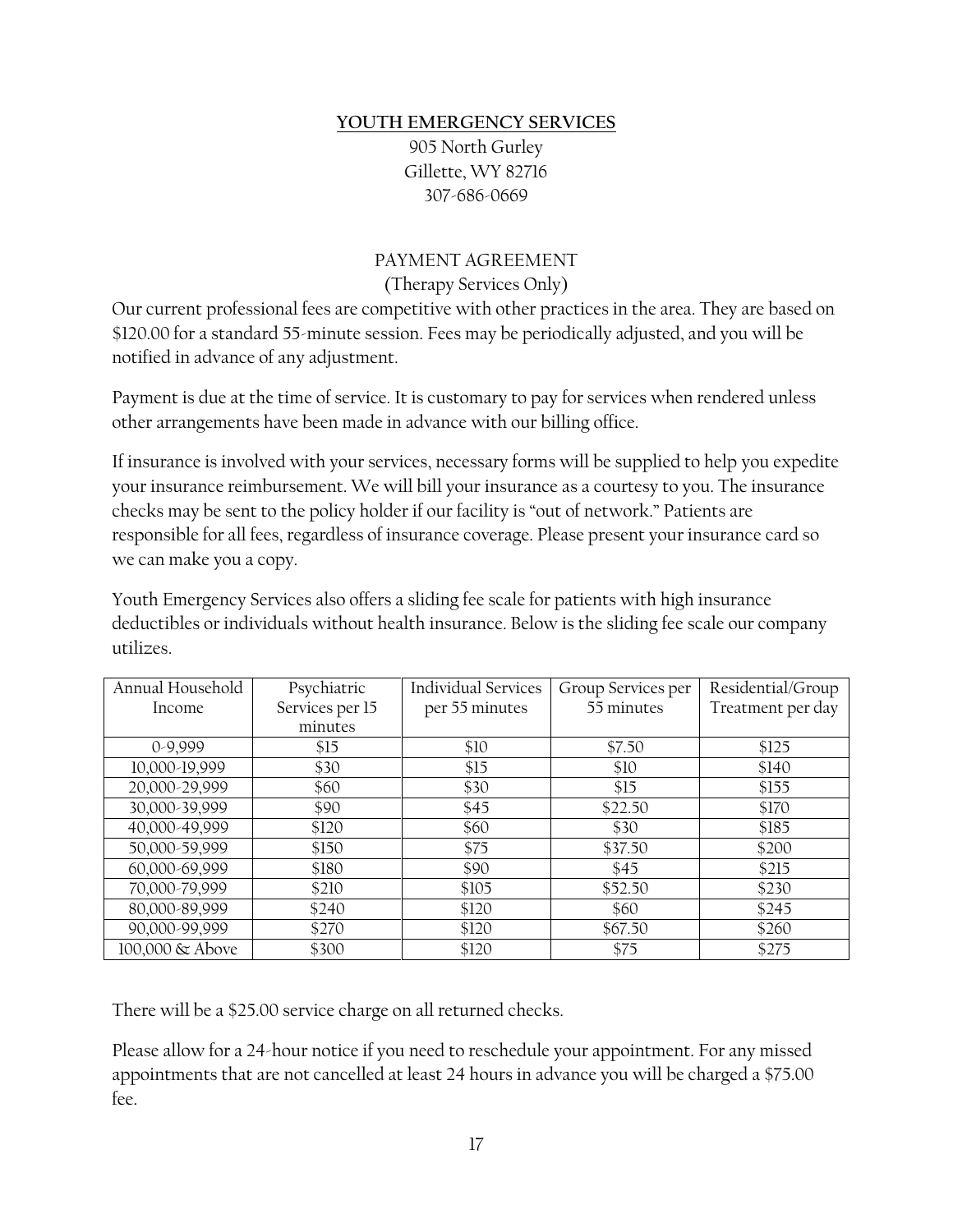If collection becomes necessary by suit or otherwise, I, the undersigned, agree to pay all costs of collection, including all attorneys' fees, court costs, filing fees, including charges or commissions that may be assessed to us by any collection agency retained to pursue this matter, which may be as much as 50% of the principal balance owed.

I, the undersigned, have read the payment policies and do hereby agree to the terms of this payment agreement.

You will need to make an appointment with Linda prior to your child's first session to set up payment arrangements. At that time, we will also take a copy of your insurance card.

Please contact Linda at 307-686-0669 ext. 1002.

| Dated this |  |
|------------|--|
|------------|--|

| Sionature |  |  |
|-----------|--|--|
|           |  |  |

Witness